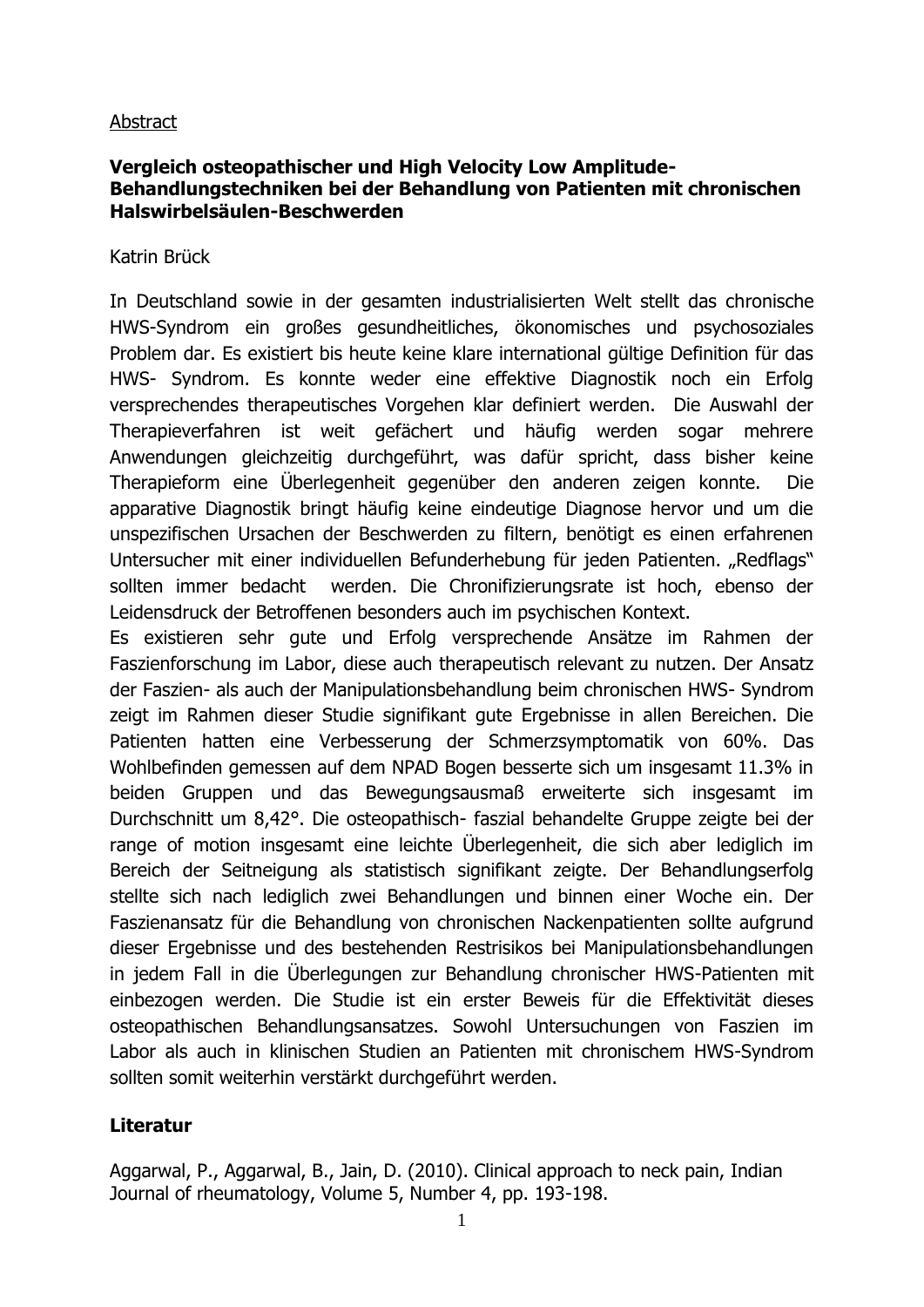Aitken, R. (1969). Measurement of feeling using visual analogue scales, Proceedings of the royal Society of Medicine 62:989-93

Barker, P.J., Guggenheimer K.T., Grkovic I., Briggs C.A., Jones D.C., David C., Thomas L., Hodges P.W. (2006).Effects of tensioning the lumbar fasciae on segmental stiffness during flexion and extension, J Spine 31(4):397-05

Bergmann, S., Herrström P., Högstróm K., Oetersson I.F., Svensson B., JacobssonL.T.H. (2001). Chronic musculoskeletal pain, prevalence rates and sociodemographic association in a Swedish population survey, J Rheumatol 28(1):1369-77

Binder, A., Maddison, P.J., Isenberg, D.A., Woo, P. (1993).A cervical pain syndromes, Oxford Textbook of Rheumatology, Oxford University Press 1060-70

Bischoff, A., Nürnberger, A., Voigt, P., (2002). Osteopathy alleviates pain in chronic non-specific neck pain: A randomized Controlled trial. http://www.osteopathicresearch.com, ("zugriff am": 07.07.2011).

Blozik, E., Lapinskaya, D., Herrmann-Lingen, C., Schäfer, H., Kochen, M.M., Himmel, W., Scherer, M. (2009). Depression and anxiety as major determinants of neck pain: a cross-sectional study in general practice, BMC Musculoskelletal disorders 10:13, doi 10.1186/1471-2474-10-13

Bogduk, N., Lord, S.M. (1998). Cervical spine disorders, Curropinrheumatol 10(2):110-5.

Bond, A., Lader, M. (1974).The use of analogue scales in rating subjective feelings, British Journal of Medical Psychology 47:211-18

Bove, G.M. (2008). Epi-perineurial anatomy, innervations and axonal nociceptive mechanisms, J of Bodywork and Movement Therap 12(3):185-90

Bove, M., Courtine, G., Schieppati, M. (2002). Neck Muscle Vibration and Spatial Orientation During Stepping in Place in Humans pavia Italy, J Neurophysiol 88:2232- 41

Bovim, G., Schrader, H., Sand, T (1994). Neck pain in the general population, Spine 19: 1307-9.

Bowler, N., Shamley, D., Davies, R. (2011). The effect of manipulation position on internal carotid and vertebral artery blood flow in healthy individuals, Manual therapy 16 87-93

Boyd-Clark, L.C., Briggs, C.A., Galea, M.P. (2002). Muscle Spindle Distribution, Morphology and Density in LongusColli and Multifidus Muscle of the Cervical Spine27(7):788-99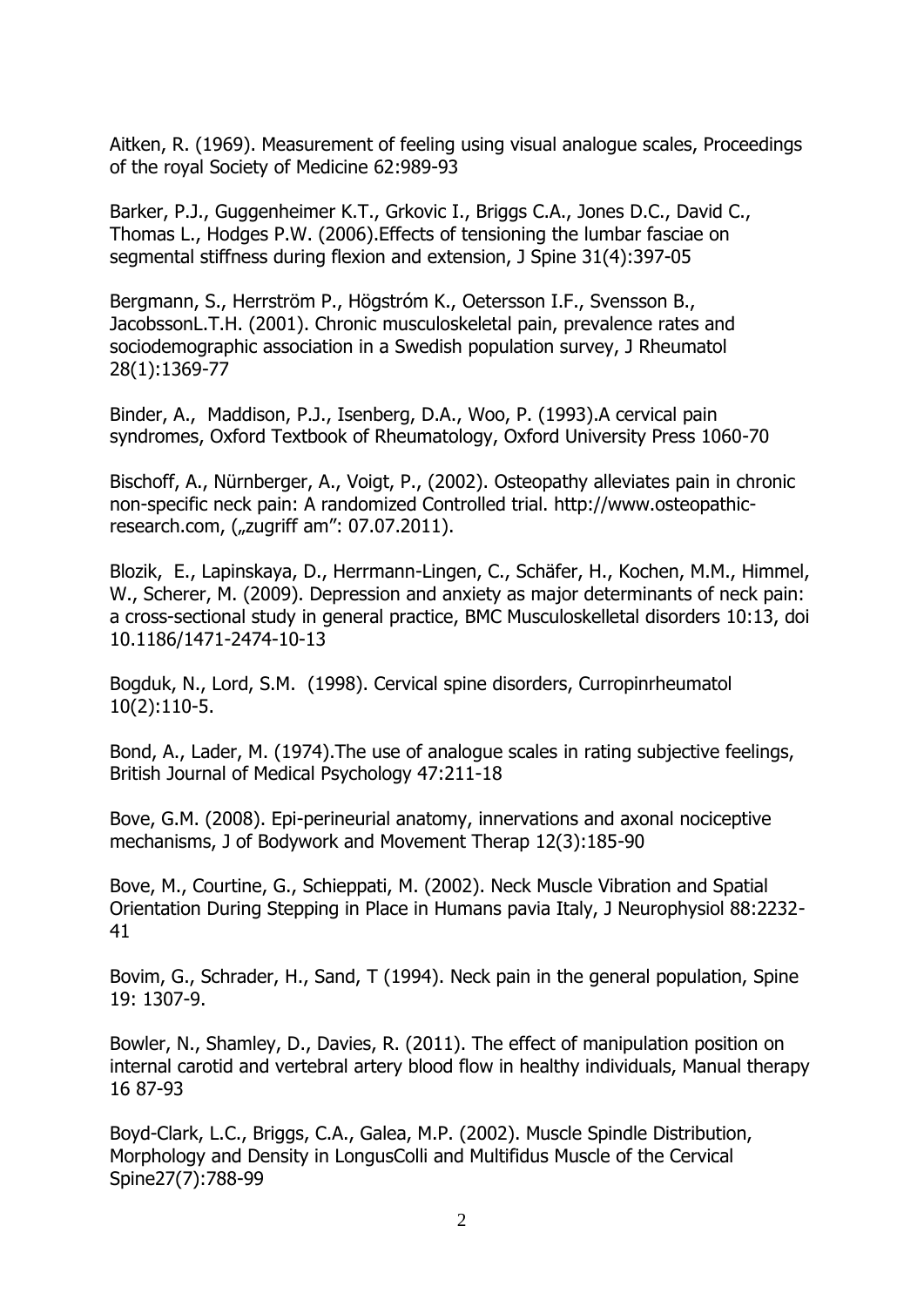Bronfort, G., Haas, M., Evans, R., Leiniger, B., Triano, J. (2010).Effectiveness of manual therapies: the UK evidence report, Chiropractic & Osteopathy 18:3

Bunker, T.D., Anthony, P.P. (1995). The pathology of frozen shoulder- a Dupuytren like disease, J Bone Join Surg, 77(5):677-83

Butler, D.S. (1991). Mobilisation of the Nervous System. Churchill Livingston: Melbourne

Carrette, S., Fehlings, M.G. (2005).Clinical practice.Cervical radiculopathy. New England Journal Med, 353:392-9

Carroll, L.J., Hogg-Johnson, S., van der Velde, G., Haldemann, S., Holm, L.W., Carragee, E.J., Harwitz, E.L., Côté, P., Nordin, M., Peloso, P.M., Guzman, J., Cassidy, J.D. (2008). Course and prognostic factors for neck pain in the general population: results of the Bone and Joint decade, Spine 33(4):75-82

Cassidy, J.D., Lopes, A.A., Yong-Hink, K. (1992). The immediate effect of manipulation versus mobilization on pain and range of motion in the cervical spine: a randomized controlled trial, J Manipulative PhysiolTher 15:570-5

Cherklin, D.C., Sherman, K.J., Deyo, R.A., Shekelle, P.G. (2003). A review of the Evidence for the Effectiveness, Safty and Cost of Acupunture, Massage Therapy and Spinal Manipulation for Back Pain, Ann Intern Med 138:898-906

Chrubasik, S., Junck, H., Zappe, H.A., Stutzke, O. (1998).A survey on pain complaints and health care utilization in a German population sample, Eur J Anaesthesiol 15(4):397-408

Corneil ,B.D., Olivier, E., Munoz, D.P. (2002). Neck Muscle Responses to Stimulation of Monkey Superior Colliculus. I. Topography and Manipulation of Stimulation Parameters, J Neurophys 88(4):1980-99

Côté, P., Cassidy, D., Caroll, L. (1998). Saskatchewan health and back pain survey, the prevalence of neck pain and related disability in Saskatchewan adults, Spine 23(15): 1689-98

Daffner, S.D., Hilibrand, A.S., Hanscom, B.S., Brislin, B.T., Vaccaro, A.R., Albert, T. (2003). Impact of neck and arm pain on overall health status, J Spine 28(17):2030-5

DEGAM – Leitlinie Nr. 13 (2009). Nackenschmerzen, Deutsche Ges. f. Allgemein- und Familienmedizin, Düsseldorf: omikron publishing

Devor, M., Seltzer, Z. (1999).Pathophysiology of damaged nerves in relation to chronic pain.In: The Textbook of Pain. Wall, P.D., Melzack, R., Churchill Livingston:Edinburgh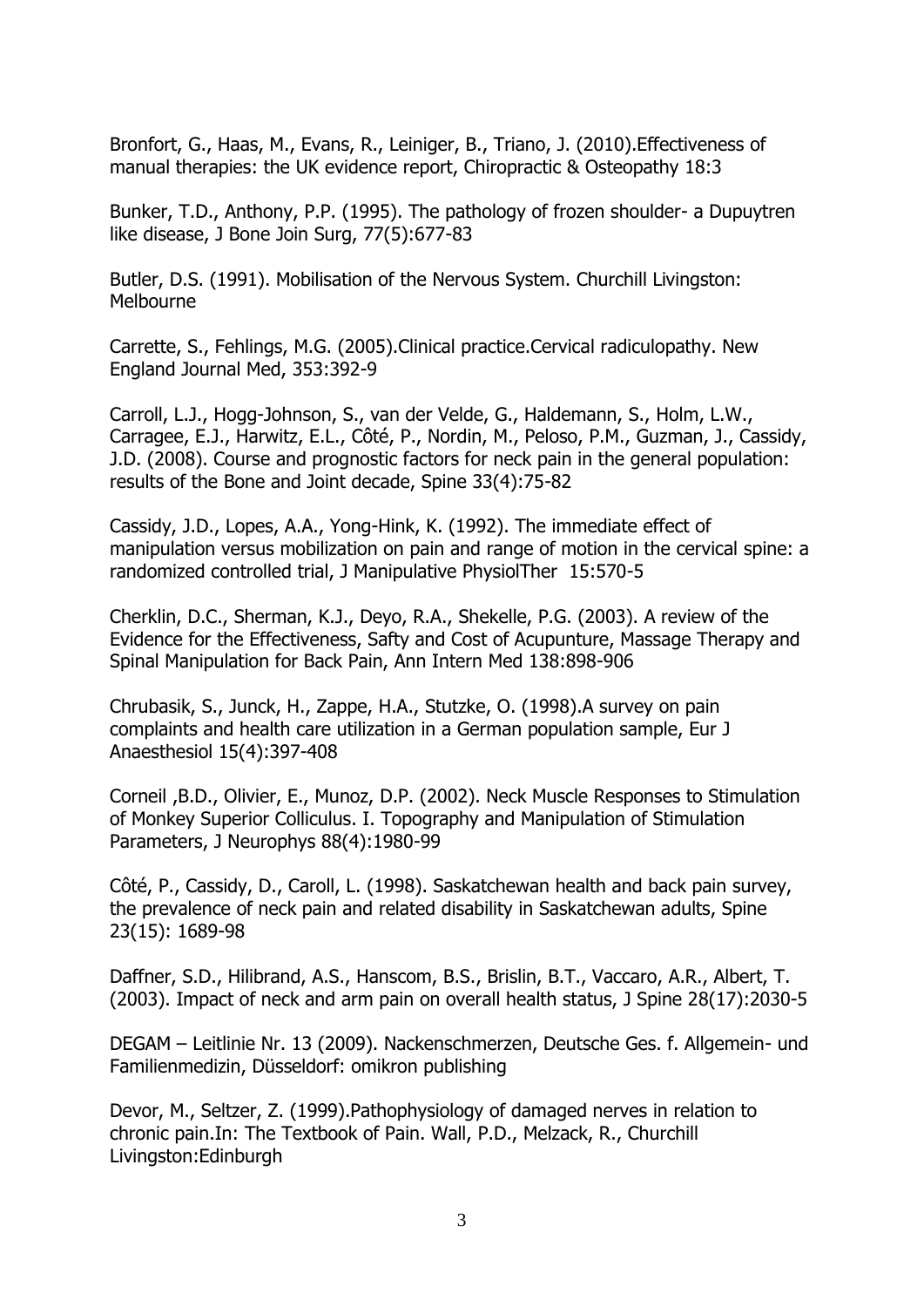De Silva, V., El-Metwally, A., Ernst, E., Lewith, G., Marfarlane, G. J. (2010). Evidence for the efficacy of complementary and alternative medicines in the management of fibromyalgia: a systematic review, Rheumatology (Oxford) (6): 1063-8

Dubin, E., Patapoutian, A. (2010).Nociceptors: the sensors oft he pain pathway, The Journal of Clinical investigation 120(11) 3760-72

Ehrlich, H.P., Allison, G.M., Legett, M. (2006).The myofibroblast, cadherin, alpha smooth muscle actin and the collagen effect, Cell BiochemFunct 24(1):63-70

Eser ,E., Fidaner, H., Eser, S.Y., Fidaner, C., Elbi, H. (2000).Derivation of Response Scales for WHOQOL TR – The Effect oft he Level of Education on the Use of Visual Analogue Scales, J Eur Psych 5(4):278-84

Ernst, E. (2007). Spinal manipulation: are the benefits worth the risks? Expert Rev., Neurotherapeutics 7(11):1451-52

Findley, T.W. (2009). Editorial Second International Fascia Research Congress. International Journal of therapeutic Massage and Bodywork 2 (2), S. 1-6

Folstein, M.F., Luria, R. (1973).Reliability, validity and clinical implications of the visual analogue scale, Psychological Medicine 3:479-86

Freyd, M. (1923). The graphic rating scale, Journal of Educational Psychology 14:83- 102

Frießem, C.H., Willweber-Strumpf, A., Zent, M.W. (2009). Chronic pain in primary care.German figures from 1991 and 2006. BMC public health 9 (299), s.p.

Fryer, G., Alvizatos, J., Lamaro, J. (2005). The effct of osteopathic treatment on people with chronic and sub-chronic neck pain: A pilot study, International Journal of Osteopathic Medicine 8 41-48

Gemmell ,H., Miller, P. (2011). Relative effectiveness and adverse effects of cervical manipulation, mobilization and the activator instrument in patients with sub-acute non-specific neck pain: results from a stopped randomized trial, Chiropractic & Osteopathy 18:20

GKV Spitzenverband (2011). [https://www.gkv](https://www.gkv-spitzenverband.de/Praevention.gkvnet)[spitzenverband.de/Praevention.gkvnet,](https://www.gkv-spitzenverband.de/Praevention.gkvnet) (Zugriff am 21.7. 2011)

Gore, M., Dukes, E., Rowbotham, D.J., Tai, K.S., Leslie, D. (2007).Clinical characteristics and pain management among patients with painful peripheral neuropathic disorders in general practice settings: Eur J Pain 11:652-64

Graham, N., Gross, A., Goldsmith, C. (2006). Mechanical traction for mechanical neck disorders: a systematic review, J Rehabil Med 38:145-152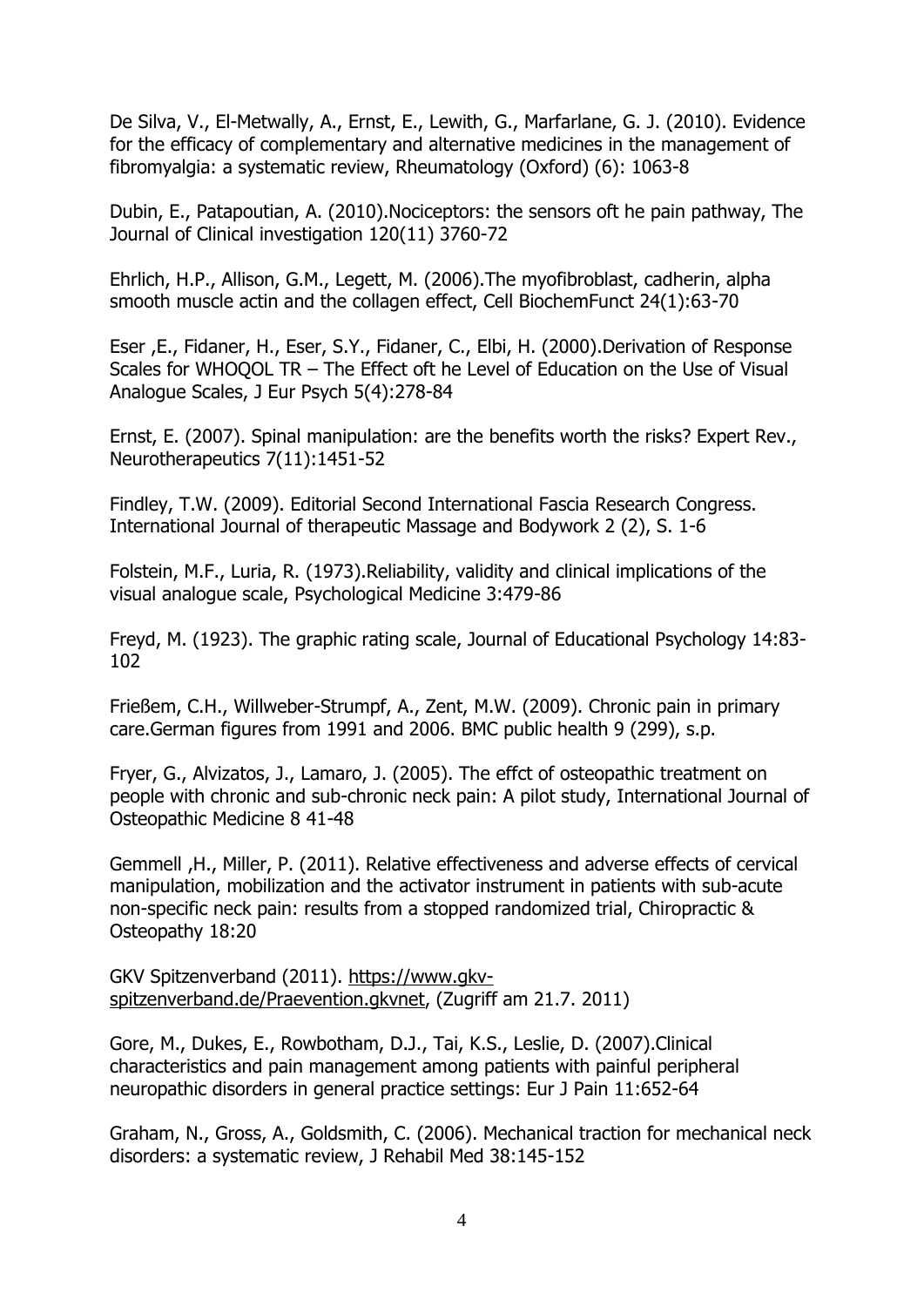Gross, A.R., Haines, T., Goldsmith, C.H., Santaguida, L., McLaughlin, L.M., Peloso, P., Burnie, S., Hoving, J. (2009). Knowledge to action: a challenge for neck pain treatment, J Orthop Sports PhysTher 39(5):351-63

Gross, A., Miller, J., D´Sylva , J., Burnie, S.J., Goldsmith, C.H., Graham, N., Haines, T., Bronfort, G., Hoving, J.L. (2010). Manipulation or mobilization for neck pain, Cochrane Database of Systematic Reviews, Issue 1.Art.No.: CD004249, DOI: 10.1002/14651858.CD004249.pub3

Gunzelmann, T., Schumacher, J., Brähler, E. (2002). Prävalenz von Schmerzen im Alter: Ergebnisse repräsentativer Befragung der deutschen Altenbevölkerung mit dem Gießener Beschwerdebogen, Schmerz 16(4):249-54

Guss, D.A., Jacoby, I.J. (2002).Longuscolli tendinitis causing acute neck pain J Emerg Med 22:211-2

Guzman, J., Hurwitz, E.L., Carrol, L.J., Haldeman, S., Cote, P., Carregee, E.J., (2008). A new conceptual model of neck pain. Linking onset, corsean care: the bone and joint decade 2000-2010 Task force on neck pain and it 's associated disorders. Spine 33 (4), S. 14-23

Haines, T., Gross, A.R., Burnie, S., Goldsmith, Ch., Perry, L., Graham, N. (2009). A Cochrane review of patient education for neck pain, Spine 9(10):859-87

Hartvigsen, J., Christensen, K., Frederiksen, H. (2004).back and neck pain exhibit many common features in old age: a population-based study of 4, 486 Danish twins 70-102 years of age, Spine 29:576:80

Hattori, S., Kawai ,K., Mabuchi, Y., Shibayama, M. (2010).The relationship between magnetic resonance imaging and quantitative electromyography findings in patients with compressive cervical myelopathy, Spine 35(8):E290-4

Hessel, A., Beutel, M., Geyer, M., Schumacher, J., Brähler, E. (2005). Prevalence of somatoform pain complaints in the german population.GMS Psycho-Social medicine 2, s.p.

Hjermstad , M.J., Fayers, P.M., Haugen, D.F., Caraceni A., Hanks, G.W., Loge, J.H., Fainsinger, R., Aass, N., Kaasa, S. (2011).

studies comparing Numerical Rating Scales, Verbal Rating Scales and Visual Analogue Scales for Assessment of Pain Intensity in Adults: A Systematic Literature Review, J Pain Symptom Manage 41(6):1073-93

Howe, J.F., Loeser, J.D., Calvin, W.H. (1977).Mechanosensitivity of dorsal root ganglia and chronically injured axons: a physiological basis for radicular pain of nerve root compression, Pain 3:25-41

Hoy, D.G., Protani, M., De R., Buchbinder, R. (2010).The epidemiology of neck pain, Best Pract Res ClinRheumatol, 24(6):763-92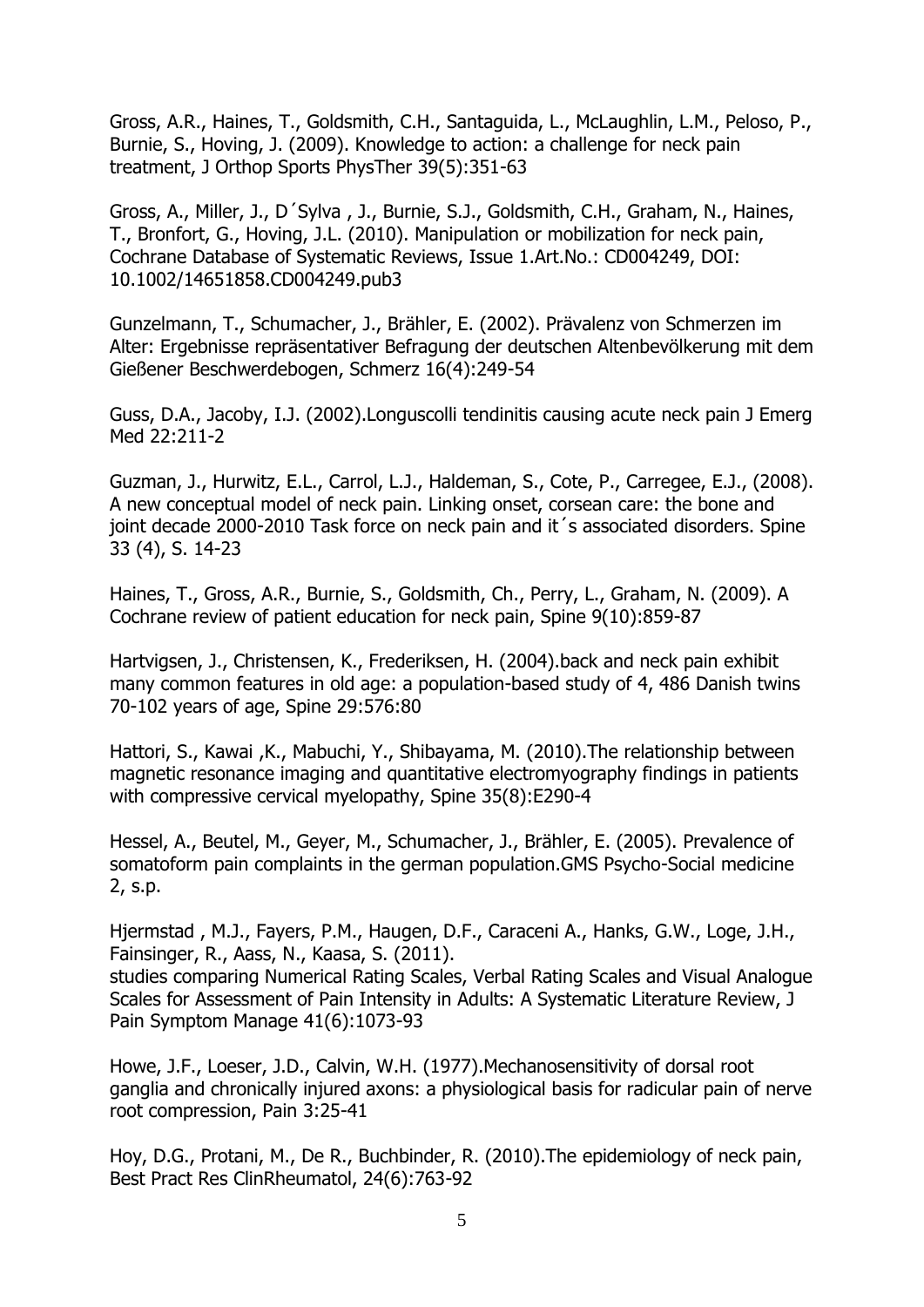Irnich, D., Behrens, N., Molzen, H., König, A., Gleditsch, J., Krauss, M., Natalis, M., Senn E., Beyer A., Schöps P. (2001). Randomised trial of acupuncture compared with conventional massage and sham laser acupuncture for treatment of chronic neck pain, BMJ 322(7302):1574-8

[Jaumard, N.V.](http://www.ncbi.nlm.nih.gov/pubmed?term=%22Jaumard%20NV%22%5BAuthor%5D), [Bauman, J.A.](http://www.ncbi.nlm.nih.gov/pubmed?term=%22Bauman%20JA%22%5BAuthor%5D), [Weisshaar, C.L.](http://www.ncbi.nlm.nih.gov/pubmed?term=%22Weisshaar%20CL%22%5BAuthor%5D), [Guarino, B.B.](http://www.ncbi.nlm.nih.gov/pubmed?term=%22Guarino%20BB%22%5BAuthor%5D), [Welch, W.C.](http://www.ncbi.nlm.nih.gov/pubmed?term=%22Welch%20WC%22%5BAuthor%5D), [Winkelstein, B.A.](http://www.ncbi.nlm.nih.gov/pubmed?term=%22Winkelstein%20BA%22%5BAuthor%5D) (2011). Contact pressure in the facet joint during sagittal bending of the cadaveric cervical spine, [Biomech Eng.](http://www.ncbi.nlm.nih.gov/pubmed/21823743) 2011 Jul;133(7):071004

Kalso, E., Allan, L., Dellemijn, P.L., Faura, C.C., Ilias, W.K., Jensen, T.S., Perrot, S., Plaghki, L.H., Zenz, M. (2003). Recommendations for using opioids in chronic noncancer pain, Eur J Pain 7:381-6

Kay, T.M., Gross, A., Goldsmith, C. (2004). Exercises for mechanical neck disorders: a Cochrane systematic review. http://www.thecochranelibrary.com, Issue 3. Art. No.: CD001878. DOI: 10.1002/14651858.CD001878

Korthals-de Bos, I., Hoving, J., van Tulder, M., Rutten-an Mölken, M., Ader, J., de Vet, H., WKoes, B., Vondeling, H., Bouter, L. (2003). Cost effectiveness of physiotherapy, manual therapy, and general practisioner car for neck pain:economic evaluation alongside and randomized controlled trial, BMJ Volume 326, 326:911

Kvistad, K.A., Espeland, A. (2010). Diagnostic imaging in neck and low back pain, TidsskrNorLaegeforen 18:130(22):2256-9

Kwekkeboom, K.L., Gretarsdottir, E. (2006). A systematic review of relaxation interventions for pain, J NursScholarsh 38:269-77

Laube, W., Müller, K. (2004). Der passive Muskeltonus als biophysikalische und der active Muskeltonus als neurophysiologische Zustandsgröße aus physiologischer und pathophysiologischer Sicht, Österr Z PhysMedRehabil 14(1):10-28

Lee, M.S., Ernst, E. (2011).Acupuncture for pain: an overview of Cochrane reviews, Chin J Integr. Med. 17(3):187-9

Leonard, J.H., Choo, C.P., Manal, M.R.A., Isa, Z. Md., Nordin, N.A.M., Das, S. (2009). Development and evaluation of neck pain and functional limitation scale: A validation study in the Asien context, Indian J of Med.Sc. 63(10):445-54

Lindstrom, R., Schomacher, J., Farina D., Rechter, L., Falla, D. (2011).Association between neck muscle coactivation, pain and strength in women with neck pain, Manual Therapy 16:80-86

Loreck, D., Kühn, A., Conradi, E. (1991).Aussagewert röntgenologischer Befunde an der Halswirbelsäule in Bezug zur klinischen Symptomatik bei Patienten mit Zervikalsyndrom, Radioldiag 32:360-66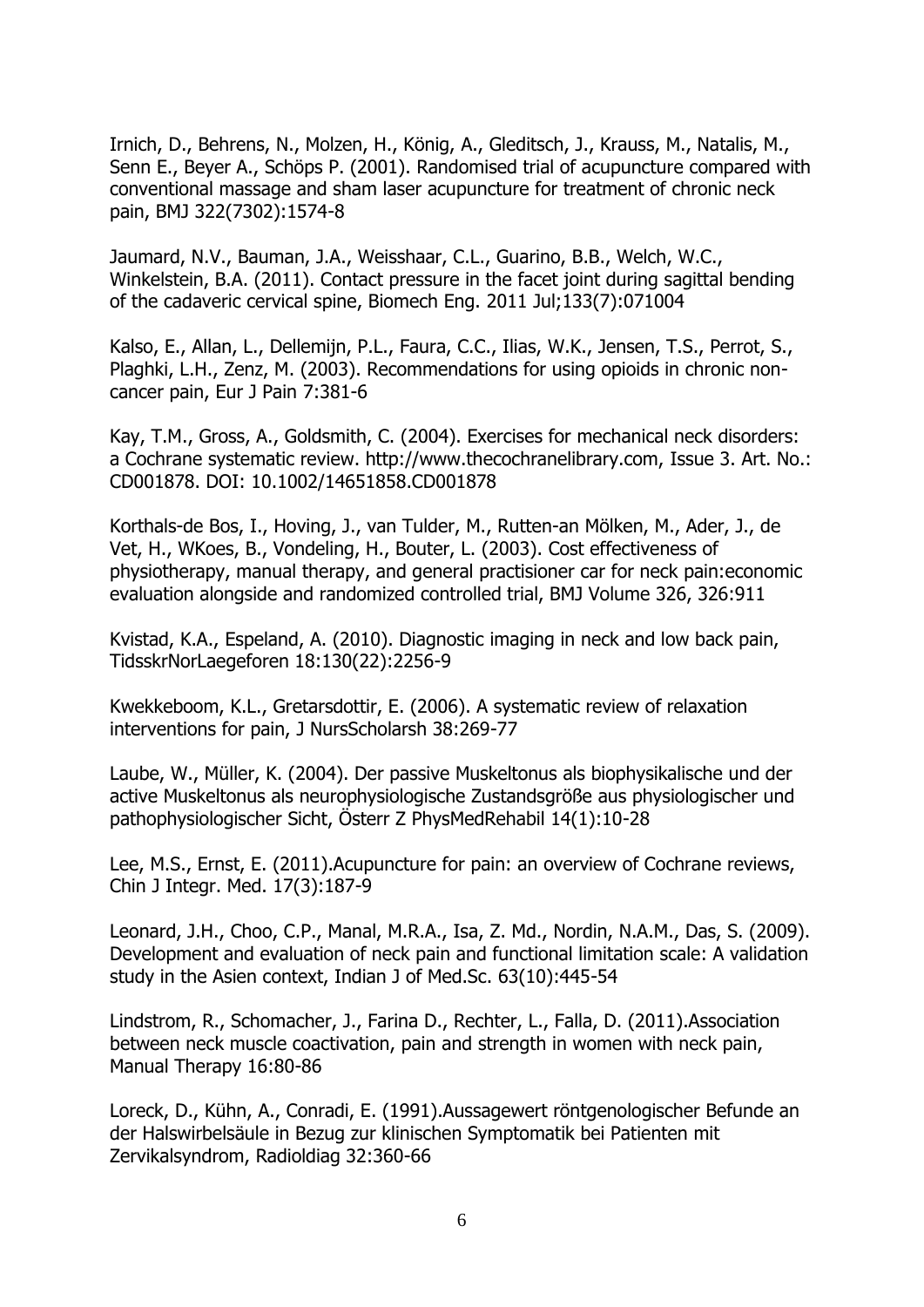MacGrego,r A.J., Andrew, T., Sambrook, P.N., Spector, T.D. (2004). Structural psychological and genetic influences on low back and neck pain: a study of adult female twins, Arthritis Rheum 51(2):160-7

Mazanec, D., Reddy, A. (2007). A medical management of cervical spondylosis, Neurosurgery, 60(1):43-50

Mäkelä, M., HeliÖvaara, M., Sievers, K., Impivaara, O., Knekt, P., Aromaa, A. (1991).Prevalence, determinants and consequences of chronic neck pain in Finland, Am J Epidemiol 134(11):1356-67

Mengiardi, B., Pfirrmann, C.W., Gerber, C., Hodler, J., Zanetti, M. (2004). MR artroskopic findings. Radiology, 233 (2):486-92

Merskey, H., Bogduk, N. (1994). Classification of chronic pain: Descriptions of chronic pain syndromes and definitions of pain terms. 2. Auflage Seattle ISP Press

Mun Cheung Lau, H., Tai Wing Chiua, T., Lam T.-H. (2011). The effectiveness of thoracic manipulation on patients with chronic mechanical neck pain- A randomized controlled trial, Manual therapy 16 141-147

Murphy D., McDonald A., Power C., Unwin A., Mac Sullivan R. (1987). Measurement of Pain: A Comparsion of the Visual Analogue with a Non visual Analogue Scale, The Clinical Journal of Pain 3(4):197-99

[Ngeow W.C.](http://www.ncbi.nlm.nih.gov/pubmed?term=%22Ngeow%20WC%22%5BAuthor%5D), [Aljunid S.T.](http://www.ncbi.nlm.nih.gov/pubmed?term=%22Aljunid%20ST%22%5BAuthor%5D) (2009). Craniofacial anthropometric norms of Malays, [Singapore Med J.](http://www.ncbi.nlm.nih.gov/pubmed/19495526) 2009 May;50(5):525-8

[Niv,](http://www.ncbi.nlm.nih.gov/pubmed?term=%22Niv%20D%22%5BAuthor%5D) D., [Devor,](http://www.ncbi.nlm.nih.gov/pubmed?term=%22Devor%20M%22%5BAuthor%5D) M. (2004). Chronic pain as a disease in its own right. [Pain Pract.](http://www.ncbi.nlm.nih.gov/pubmed/17173599) 2004 Sep;4(3):179-81

Östergren, P.-O., Hanson, B., Balogh, I., Ektor-Andersen, J., Icacsson, A., Örbaek, P., Winke, J., Icacsson, S.-O. (2005). Incidence of shoulder and neck pain in a working population: effect modification between mechanical and psychosocial exposures at work? Results from a one year follow up of the Malmö shoulder and neck study cohort, J Epidemiol Community Health, 59:721-728

Paoletti, S. (2011). Faszien – Anatomie-Strukturen-Techniken-Spez. Osteopathie, 2. AuflageMünchen Urban & Fischer

Paoletti, S. (2003). Faszien – Anatomie-Strukturen-Techniken-Spez. Osteopathie, 1. AuflageMünchen Urban & Fischer

Paryavi E., Jobin C.M., Ludwig S.C., Zahiri H., Cushman J. (2010).Acute exertional lumbar paraspinal compartment syndrome, Spine 35(25):E1529-33

Picavet H.S.J., Schouten J.S.A.G. (2001). Musculoskeletal pain in the Netherlands: prevalences, consequences and risk groups, the  $DMC_3 - study$ , Pain102:167-78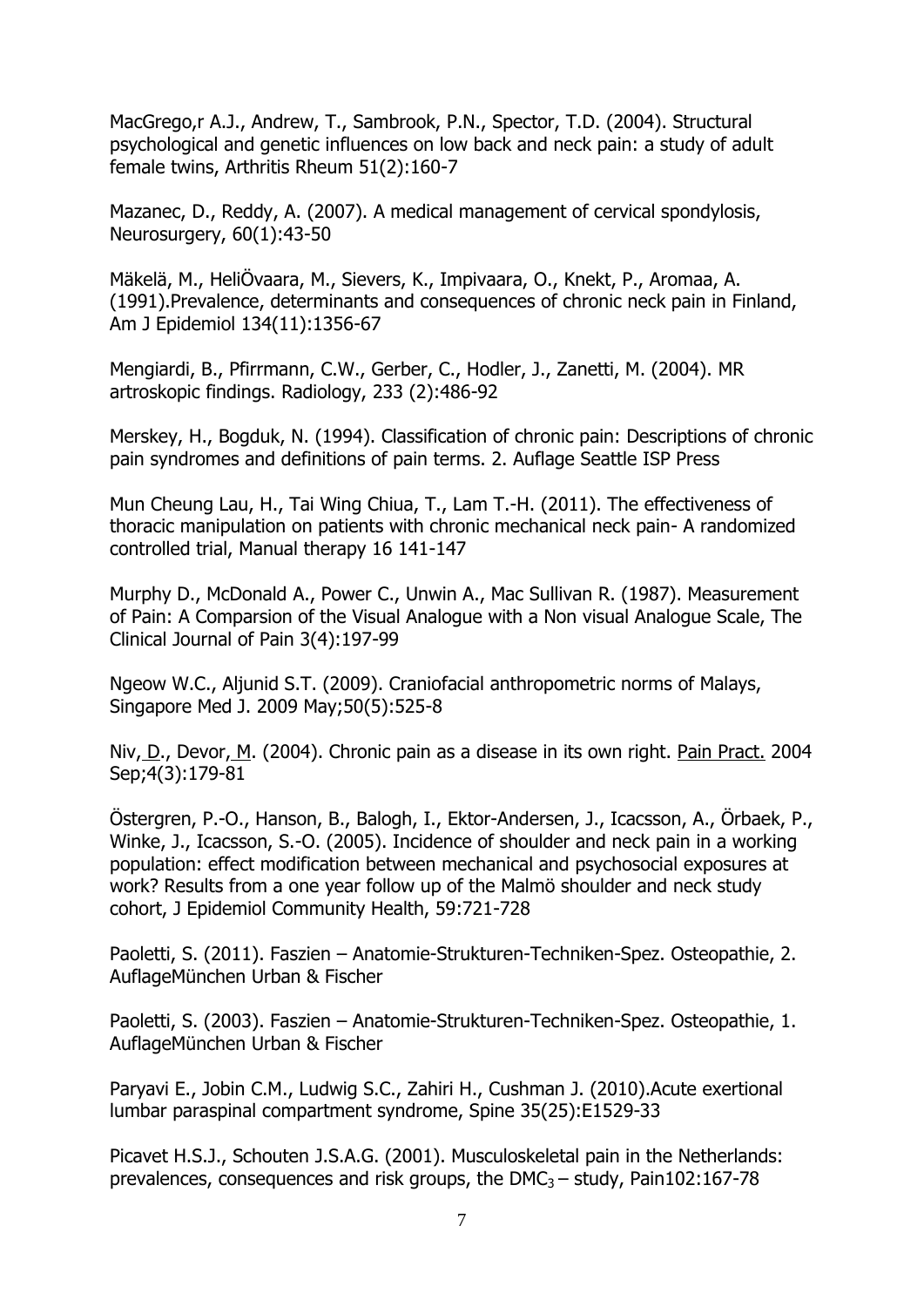Raspe H., Matthis C., Croft P., O´Neill T. (2004). Variation in back pain between countries: the example of Britain ang Germany, Spine 29:1017-21

Rauber, A., Kopsch, F. (2003). Anatomie des Menschen. Band 1, Bewegungsapparat, Georg Thieme Verlag 3. Auflage

Remington M., Tyler P.J., Newson-Smith J., Cicchetti D.V. (1979). Comparative Reliability of categorical and Analogue Rating Scales in the Assessment of Psychiatric Symptomatology, Psychological Medicine 9:765-70

[Sarig-Bahat, H.](http://www.ncbi.nlm.nih.gov/pubmed?term=%22Sarig-Bahat%20H%22%5BAuthor%5D), [Weiss, P.L.](http://www.ncbi.nlm.nih.gov/pubmed?term=%22Weiss%20PL%22%5BAuthor%5D), [Laufer, Y.](http://www.ncbi.nlm.nih.gov/pubmed?term=%22Laufer%20Y%22%5BAuthor%5D) (2009). Cervical motion assessment using virtual reality. [Spine \(Phila Pa 1976\).](http://www.ncbi.nlm.nih.gov/pubmed/19404177) 2009 May 1;34(10):1018-2

Sakada, S. (1974). Mechanoreceptors in fascia, periosteum and periodontal ligament, Bull Tokyo Med Dent Univ, 21 (Suppl.):11-3

Schellingerhout, J.M., Verhagen, A.P., Heymans, M.W., Koes, B.W., de Vet, H.C., Terwee, C.B. (2011). Measurement properties of disease-specific questionnaires in patients with neck pain: a systematic review, Qual Life Res. Doi: 10.1007/s11136- 011-9962-9

Scherer, M., Niebling, M. (2005). Die Primärversorgung von Patienten mit Nackenschmerzen, Z Allg Med 81:348-58

Schleip, R., Klingler W., Lehmann-Horn F. (2008). Faszien besitzen eine der glatten Muskulatur vergleichbare Kontraktionsfähigkeit und können so die muskuloskelettale Mechanik beeinflussen, J Osteopathische Med 9(4):19-21

Schleip, R. (2003). Fascial plasticity –a new neurobiological explanation: Part 1, J Bodywork and Movement Therapies 7(1):11-19

Schleip, R., Klingler, W., Lehmann- Horn, F. (2005). Active fascial contractility: Fascia may be able to contract in a smooth muscle- like manner and thereby influence musculoskeletal dynamics, Medical hypothesis 65, 273-277

Schomacher, J., Learman, K. (2010). Symptom location tests in the cervical spine: a descriptive study using imaging verification, J Man ManipTher 18(2) 97-101

Schomacher, J. (2009). The effect of an analgesic mobilization Technique when applied at symptomatic or asymptomatic levels of the cervical spine in subjects with neck pain: A randomized controlled trial, J Man ManipTher 17(2):101-8

Schumacher, J., Brähler, E. (1999). Prävalenzen von Schmerzen in der deutschen Bevölkerung: Ergebnisse repräsentativer Erhebung mit dem Gießener Beschwerdebogen, Schmerz (13):375-84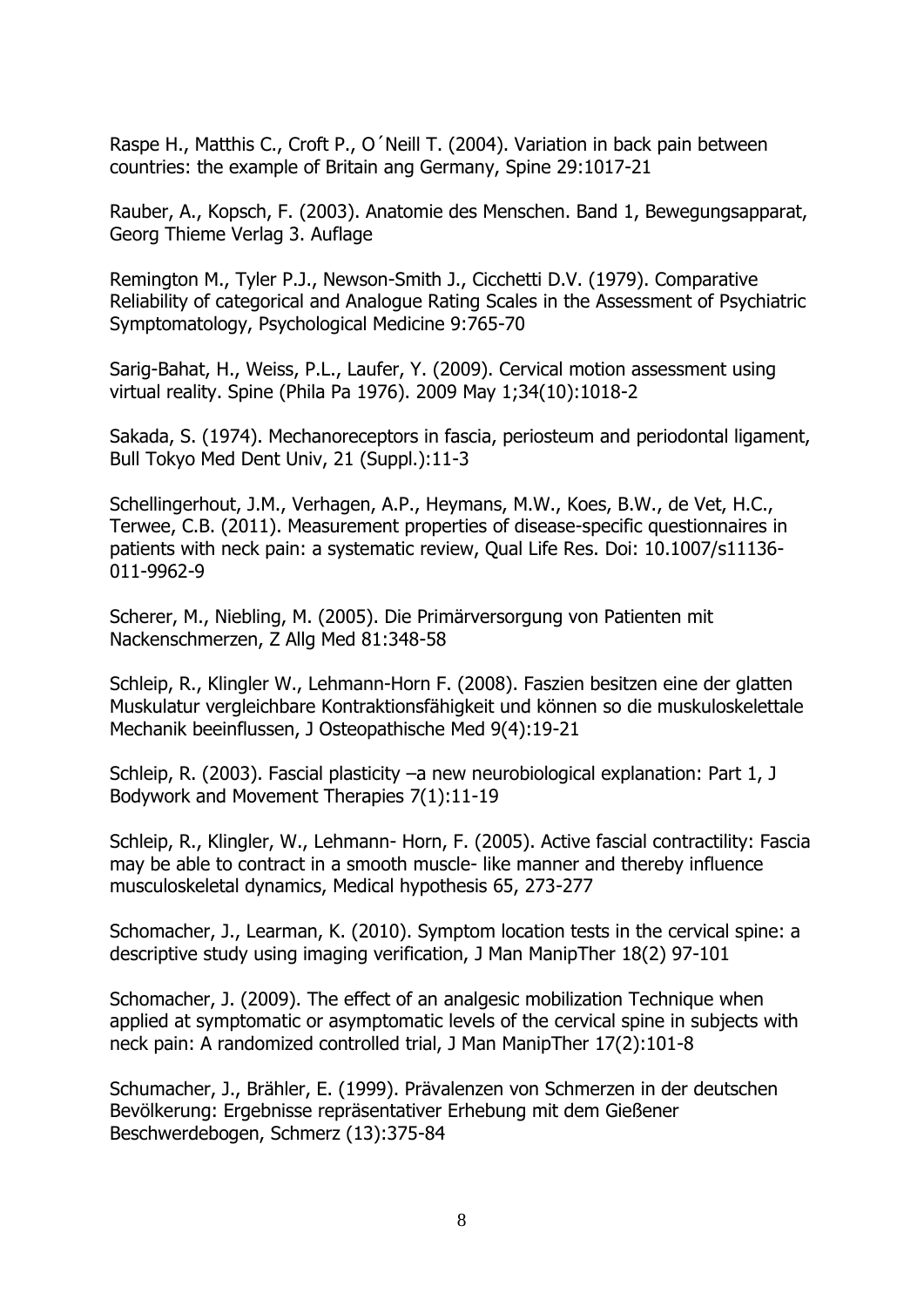Schünke, M., Schulte, E., Schumacher, U., Voll, M., Wesker, K. (2005). Prometheus Lernatlas der Anatomie: Hals und innere Organe, 1. Auflage Stuttgart, New York: Georg Thieme Verlag

Simpson R., Gemmell H. (2006). Accuracy of spinal orthopaedic tests: a systematic review, Chiropractic & Osteopathy 14:26 doi:10.1186/1746-1340-14-26

Stark, J. (2004).Stills Faszienkonzepte: Eine Studie, Übersetzung von Pöttner M (2007), 2. Auflage, Jolandos

Statistisches Bundesamt (2011). [http://www.gbe](http://www.gbe-bund.de/gbe10/abrechnung.prc_abr_test_logon?p_uid=gast&p_aid=4711&p_sprache=D&p_knoten=TR200)[bund.de/gbe10/abrechnung.prc\\_abr\\_test\\_logon?p\\_uid=gast&p\\_aid=4711&p\\_sprach](http://www.gbe-bund.de/gbe10/abrechnung.prc_abr_test_logon?p_uid=gast&p_aid=4711&p_sprache=D&p_knoten=TR200) [e=D&p\\_knoten=TR200,](http://www.gbe-bund.de/gbe10/abrechnung.prc_abr_test_logon?p_uid=gast&p_aid=4711&p_sprache=D&p_knoten=TR200) (Zugriff am 18.5 2011)

Steffen S., Tempel R. (2002). Stellt die osteopathische Behandlung von Patienten mit chronischer Zervalgie eine wirksame Alternative zur Physiotherapie dar? Eine randomisierte kontrollierte Studie, www.osteopathic-research.com

The Canadian Chiropractic Assoziation. http://www.ccachiro.org/client/cca/cca.nsf/object/binder/\$file/jcca-v49-3-158.pdf (Stand 2007)

Treleaven J., LowChoy, G.J., LowChoy, N. (2005). Smooth pursuit neck torsion test in whiplash-associated disorders: relationship to self-reports of neck pain and disability, dizziness and anxiety, J Rehabil Med 37:219-23

van Tulder, M. et al. (1997). Spinal radiographic findings and non-specific low back pain, Spine 22:427-34

Vuillerme, N., Pinsault, N., Vaillant, J. (2005). Postural control during quiet standing following cervical muscular fatique: Effects of changes in sensory inputs, Neurosience Letters 378:135-39

Wal van der, J. (2009). The architecture of the Connective Tissue in the Musculoskeletal System – An often overlooked Functional Parameter as to Proprioception in the Locomotor Apparatus, Jof Therapeutic Massage and Bodywork 2(4)

Waling, K., Järvholm, B., Sundelin, G. (2002). Effects of training on female trapezius Myalgia: an intervention study with a 3-year follow-up period, J Spine 27(8):789-96

Webb, R. Brammah, T., Lunt, M., Urwin, M., Allison, T., Symmons, D. (2003). Prevalence and Predictors of intense, Chronic, and Disabling Neck and Back Pain in the UK General Population, Spine 28(11):1195-1202

[White P.J.](http://www.ncbi.nlm.nih.gov/pubmed?term=%22White%20PJ%22%5BAuthor%5D) (2004).Methodological concerns when designing trials for the efficacy of acupuncture for the treatment of pain. [Adv Exp Med Biol.](http://www.ncbi.nlm.nih.gov/pubmed/15584377) 2004;546:217-27